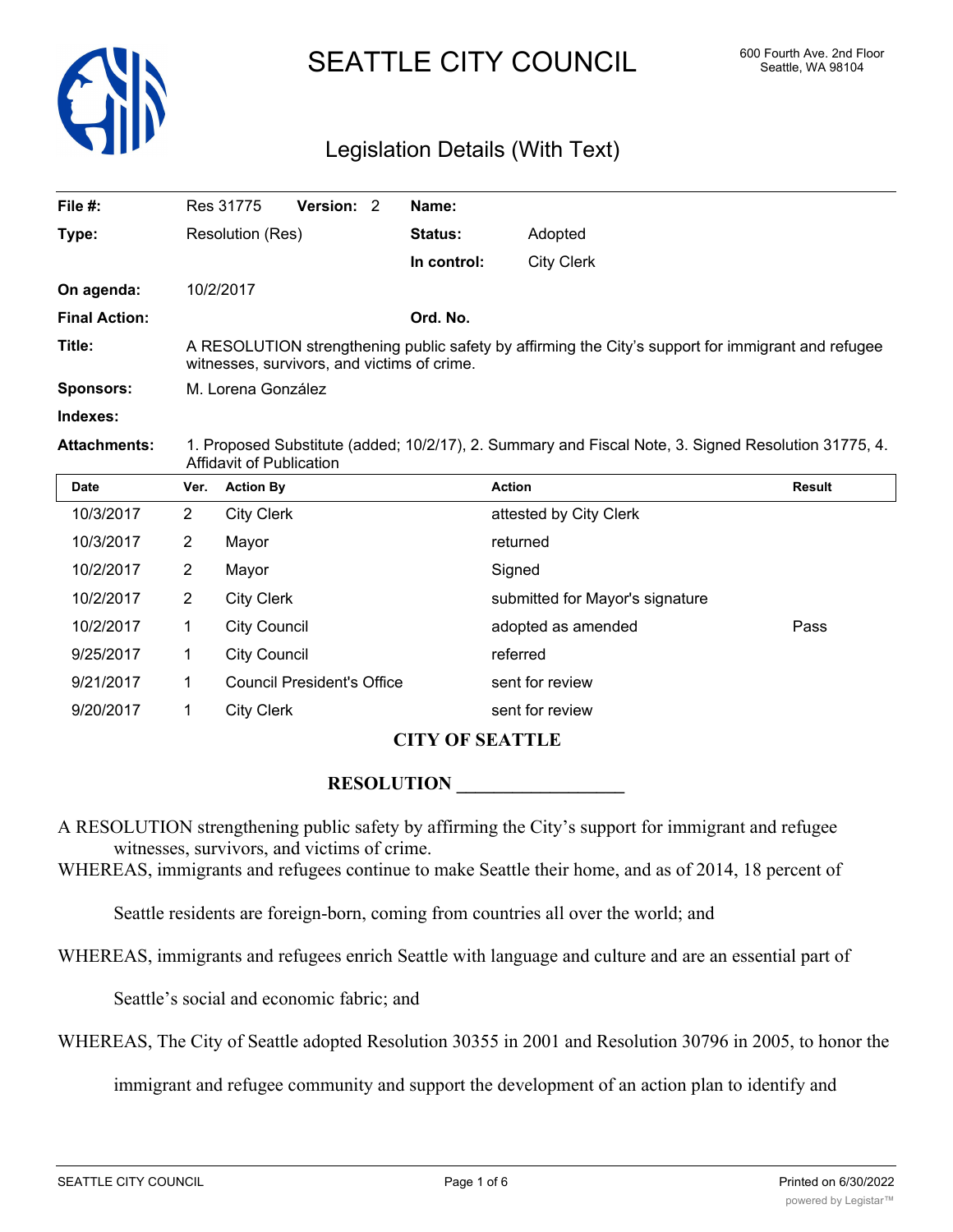address issues facing Seattle's immigrant communities; and

- WHEREAS, Resolution 31730, adopted in 2016, affirmed The City of Seattle as a Welcoming City, whose leaders are called upon to promote policies and programs that foster inclusion for all and reaffirms the City's continued commitment to advocate and support the well-being of all residents, condemning the harmful anti-immigrant and anti-refugee rhetoric of the 2016 Presidential campaign, and the current Presidential administration; and
- WHEREAS, President Donald J. Trump, through *Executive Order: Border Security and Immigration Enforcement Improvements, Executive Order: Enhancing Public Safety in the Interior of the United States,* the proposed federal 2017 RAISE ACT seeking to limit legal immigration, the proposed "border wall" between the U.S. and Mexico, and the threats to withhold federal resources from "sanctuary cities," advances policies that threaten the safety and security of documented and undocumented immigrants and refugees and sow a climate of chaos, uncertainty, and distrust in communities standing with immigrants and refugees; and
- WHEREAS, President Trump and U.S. Attorney General Jeff Sessions' anti-immigrant rhetoric has led to a "chilling effect" where immigrants and refugees and their families are fearful to engage in everyday activities, such as going to school, and activities that help keep Seattle communities safe, such as reporting crimes they witness or in which they are a victim; and
- WHEREAS, in 2017, a coalition of organizations including the Asian Pacific Institute on Gender-Based Violence, ASISTA, Casa de Esperanza: National Latin@ Network, National Alliance to End Sexual Violence, National Domestic Violence Hotline, and Tahirih Justice Center conducted a national survey of advocates and legal service providers and found: (1) that over 75 percent of respondents report their clients have concerns about contacting the police when abuse or crime occurs; (2) that agencies are seeing a 62 percent increase in questions related to immigration; and (3) 43 percent of advocates report that immigrant-survivor clients have dropped civil or criminal cases because they were fearful to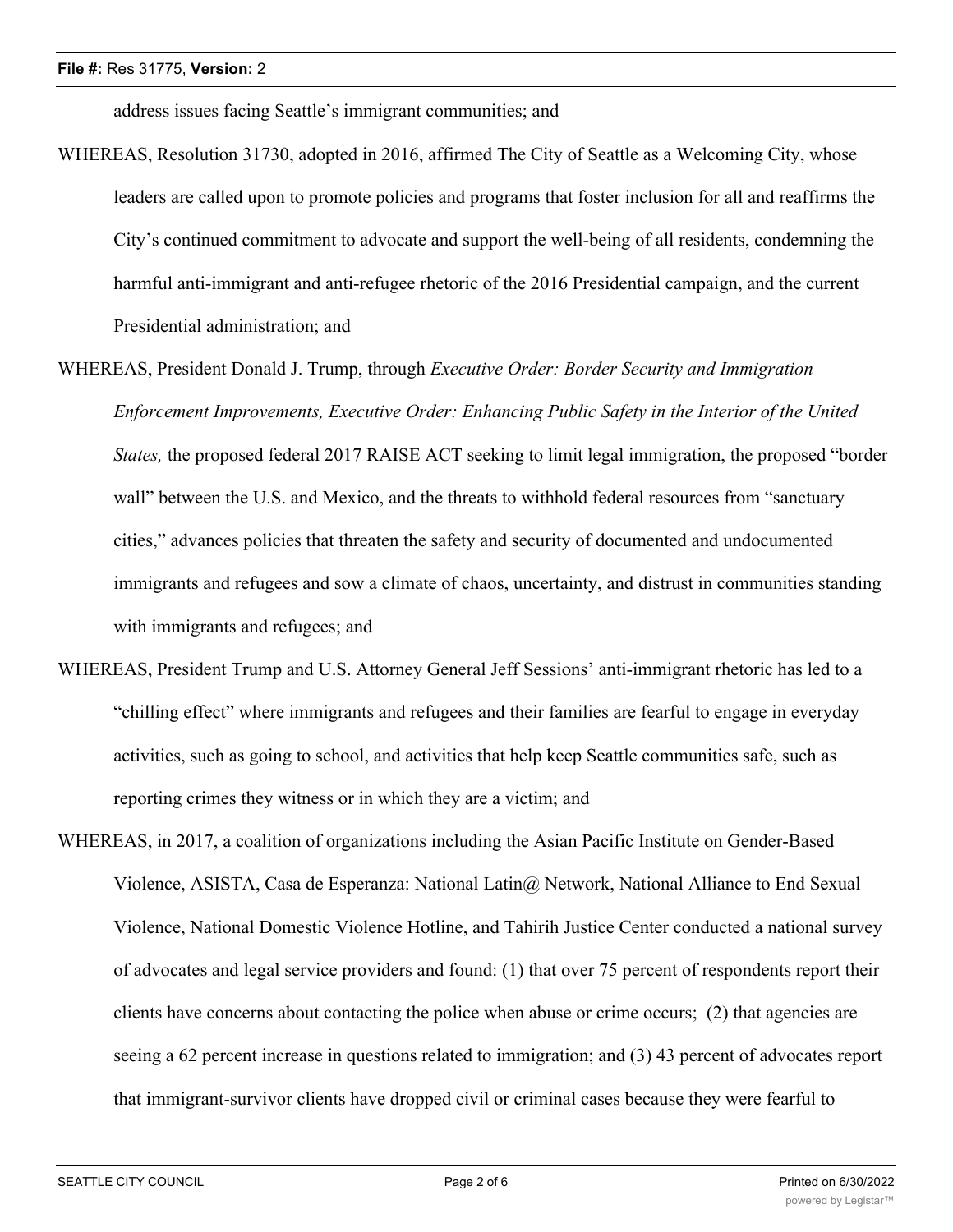continue their cases; and

- WHEREAS, the U.S. Congress, recognizing the vulnerability of non-citizens and their fear of deportation as a significant barrier in reporting domestic violence and/or violent crimes they are victim or witness to, passed the Violence Against Women Act (VAWA) in 1994 and the Battered Immigrant Women Protection Act in 2000 (VAWA 2000). Through these laws, Congress created U-Visas for victims and witnesses of qualifying violent crimes who assist law enforcement investigations and T-Visas for victims of sexual assault or trafficking; and
- WHEREAS, victims and witnesses to qualifying crimes can apply to the U.S. Department of Homeland Security (DHS) for a U-Visa or T-Visa; both visas, if granted, would permit applicants to gain legal status and remain in the United States for three years; and
- WHEREAS, the I-918B form is a required portion of a U Visa applicant's petition for temporary immigration benefits to DHS. The I-918B form is used by an agency with investigative powers to certify whether or not an immigrant has been a victim or witness in a qualifying crime and has cooperated with law enforcement investigations. Agencies that are eligible to certify the I-918B form includes courts, child protective services, police departments such as the Seattle Police Department (SPD), and labor departments; and
- WHEREAS, SPD's knowledge and ability to process I-918B forms has been lauded as a "best practice" by local and regional immigrant rights advocates and legal service providers, and
- WHEREAS, SPD and other City departments remain committed to adhering to Seattle Municipal Code Section 4.18.015, enacted by Ordinance 121063, which prohibits all City employees, including SPD officers, from inquiring about the immigration status of any person or engaging in activities to ascertain the immigration status of any person except in certain circumstances; and
- WHEREAS, The City of Seattle, in adopting Ordinance 121063 in 2003, and Resolution 30672 in 2004, established and reaffirmed SPD policies to protect documented and undocumented immigrants' access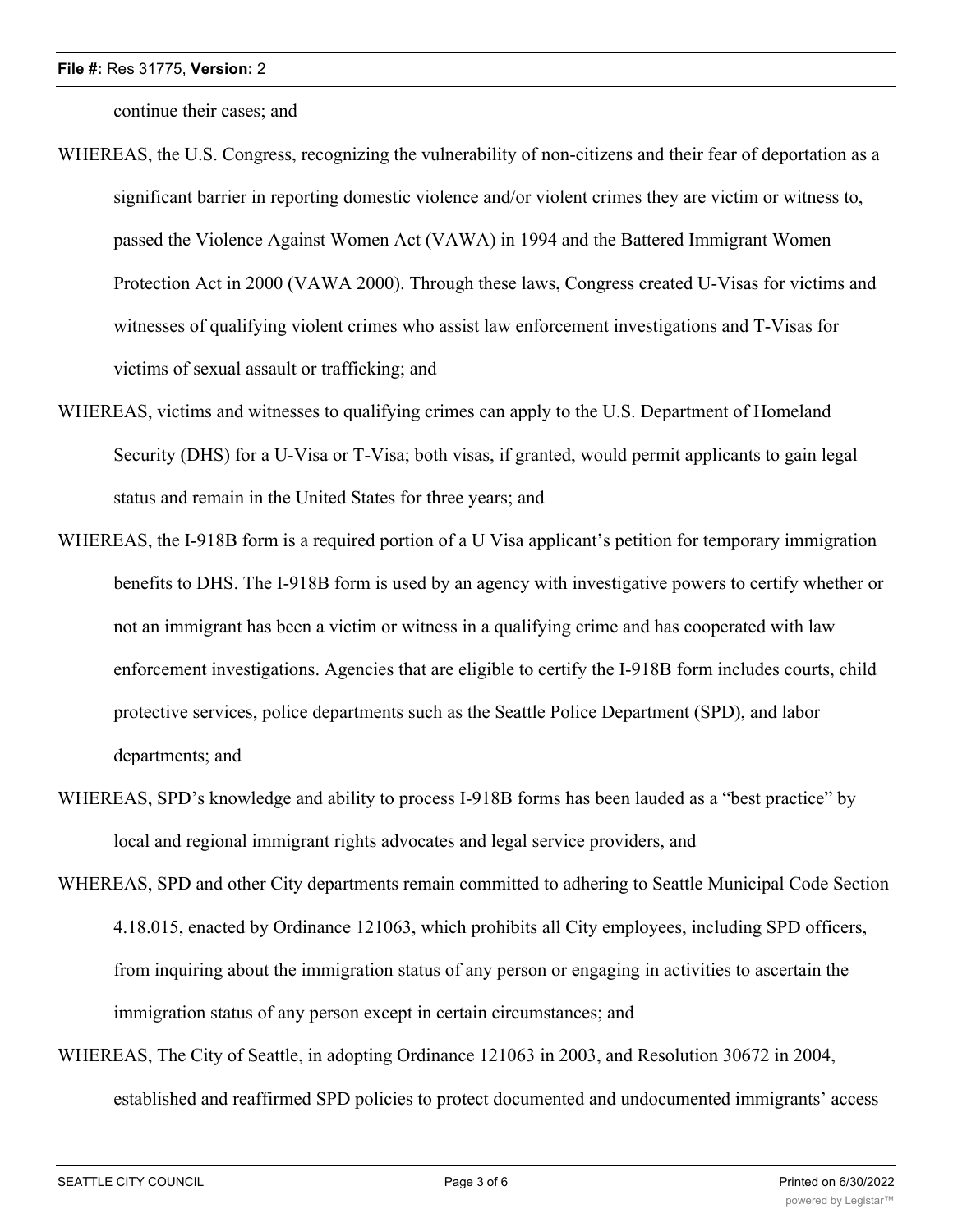to police protection and public services regardless of immigration status; and

- WHEREAS, the City of Oakland's Police Department has noted an increase in crime reporting by immigrants because of its commitment to certifying I-918B forms; New York City has strengthened outreach and processes of certifying I-918B forms; and the City of Cleveland has declared its support of non-U.S. citizen crime victims and witnesses through Resolution 374-10; and
- WHEREAS, Seattle is safer when all members of Seattle's community and workforce and visitors to Seattle trust law enforcement and can report crimes they witness or in which they are a victim, without fear, regardless of immigration status; and
- WHEREAS, the advocates of the Seattle's City Attorney's Office Domestic Violence Unit provide culturally and linguistically responsive support for all survivors and victims of abuse and provide survivors and victims with resources and referrals to community-based advocates to promote their healing and recovery; and
- WHEREAS, immigrants and refugees in our communities contribute to safer communities for all of Seattle's residents when they provide information and assistance about crimes; and
- WHEREAS, the Center for American Progress has studied the public safety impacts of sanctuary policies employed by local jurisdictions and has found, in part, that "[c]rime is statistically significantly lower in sanctuary counties compared to nonsanctuary counties" and that, on average, there were 35.5 fewer crimes committed per 10,000 people in sanctuary jurisdictions compared to nonsanctuary jurisdictions; and
- WHEREAS, that same study finds that the data suggests "that when local law enforcement focuses on keeping communities safe, rather than becoming entangled in federal immigration enforcement efforts, communities are safer and community members stay more engaged in the local economy";

NOW, THEREFORE,

### **BE IT RESOLVED BY THE CITY COUNCIL OF THE CITY OF SEATTLE, THE MAYOR**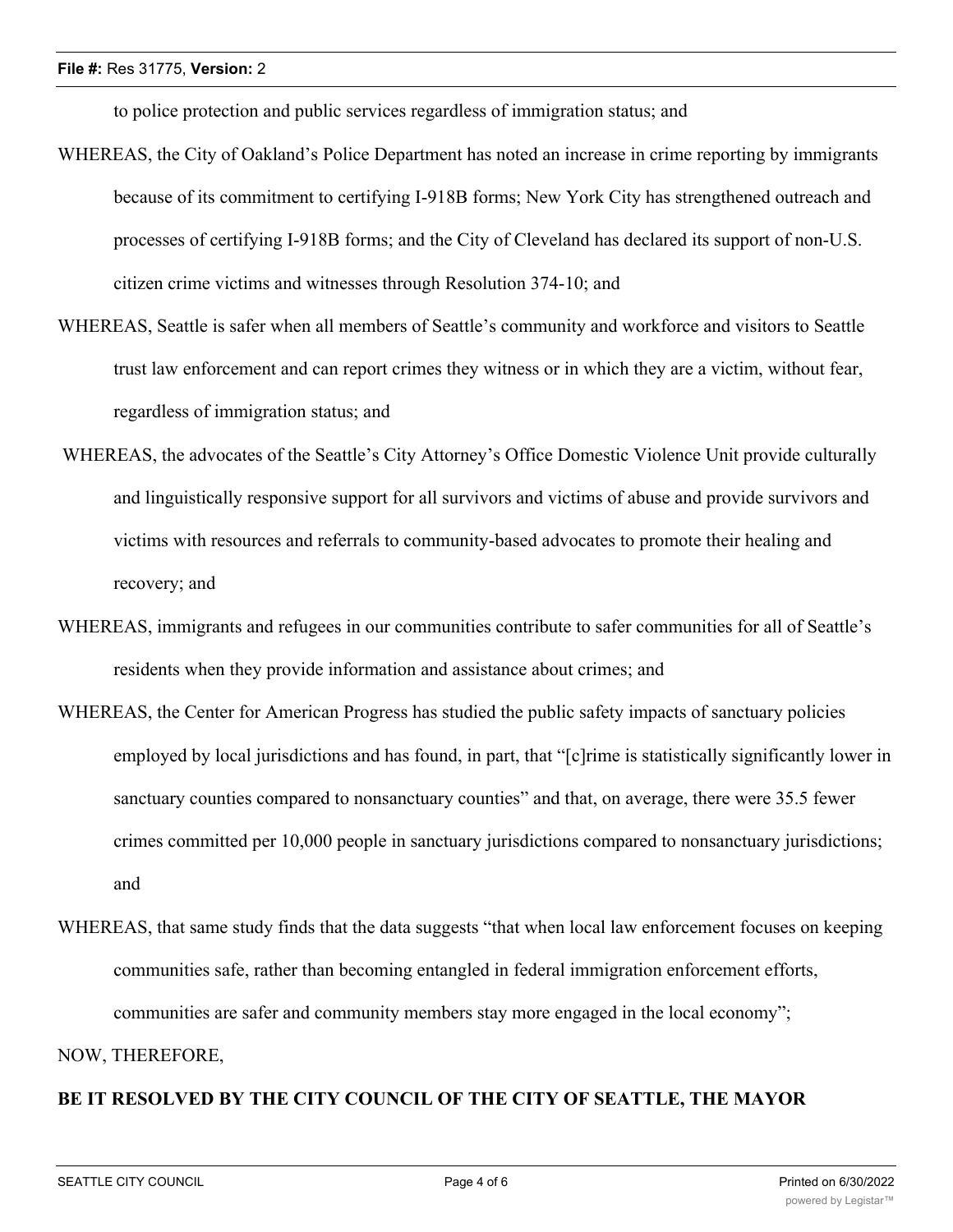#### **CONCURRING, THAT:**

Section 1. The City Council, the Executive, and The City of Seattle commit to protecting all victims and survivors of crime and abuse, and any witnesses who cooperate with

criminal investigations.

Section 2. The City Council requests, and the Mayor concurs, that the Executive and the City Attorney's Office explore strategies and partnerships to strengthen the ability of advocates, and City departments, such as, but not limited to, the Office of Immigrant and Refugee Affairs, and the Seattle Police Department, and established community-based organizations, to work in partnership with immigrant and refugee communities to build knowledge, capacity, and trust for immigrant victims, survivors, and witnesses to feel safer in reporting crimes and to identify ways to improve the furnishing of information on levels of protection available for immigrant victims, survivors, and witnesses to violent crime pursuant to RCW 7.69.030 in culturally and linguistically responsive ways.

Section 2. The City Council, together with the Executive and established community-based organizations, will identify concrete strategies by which City departments and related service- providers can improve language access practices, knowledge, and capacity to best serve no- English proficiency or limited-English proficiency victims, survivors, and witnesses of violent crimes.

Section 3. The City Council requests, and the Mayor concurs, that the Executive will reach out to law enforcement, immigrant communities, and trusted advocates to gain a qualitative sense of whether there has been a chilling effect and reduced reporting of crime by immigrant and refugee communities.

Section 4. The City Council requests, and the Mayor concurs, that the Executive will provide a written report of strategies recommended pursuant to this resolution to the members of the Gender Equity, Safe Communities and New Americans Committee or its successor on or before April 30, 2018.

Adopted by the City Council the day of  $\qquad \qquad$ , 2017, and signed by